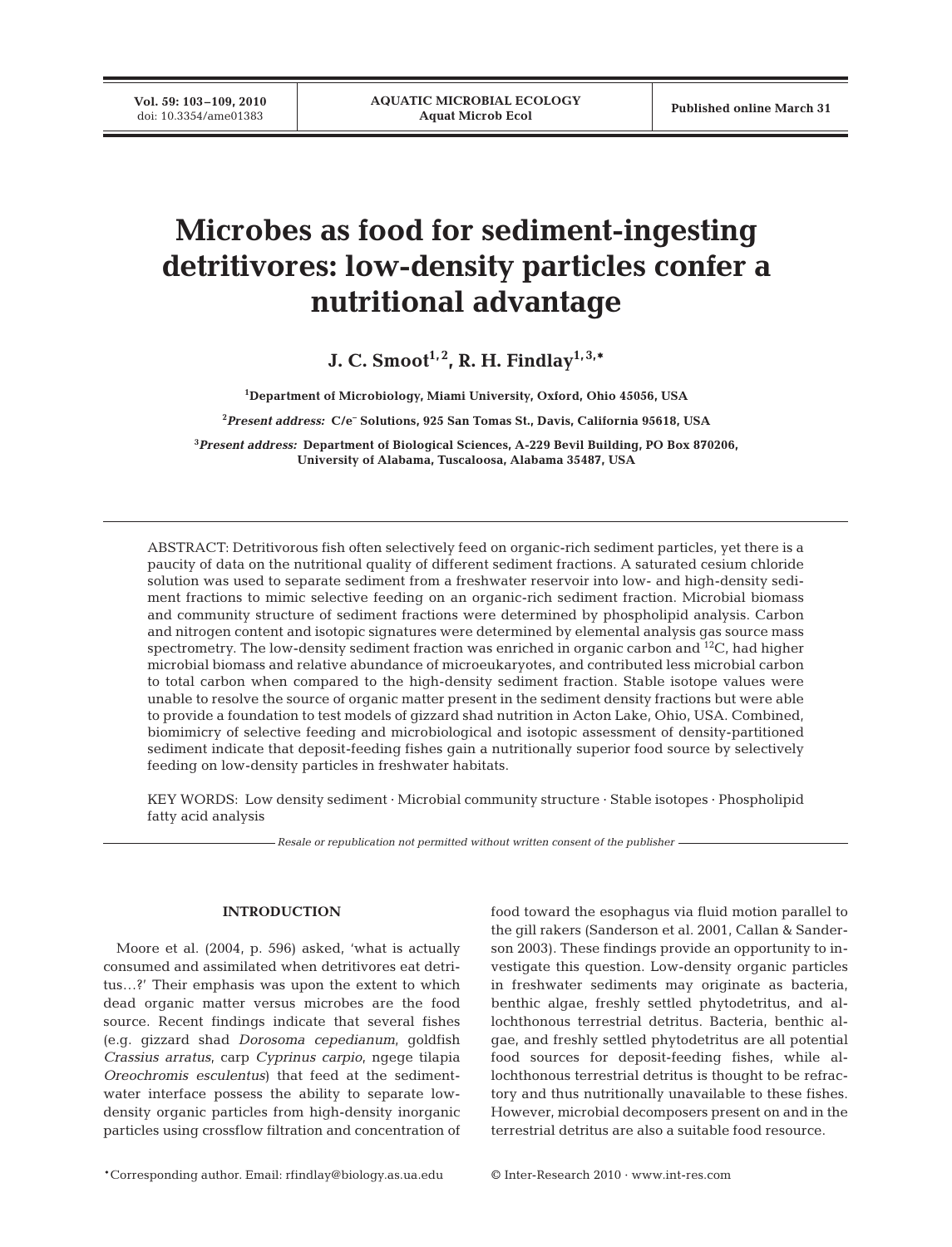Measurements of gut contents and stable isotope data indicate that sediment detritus is the main carbon source for gizzard shad, although  $\delta^{15}N$  values indicate that whole sediment is not the primary nitrogen source (Schaus et al. 2002, Higgins et al. 2006). Moreover, gizzard shad obtain suitable quantities of bacteria and algae from sediment to meet their required daily caloric needs (Smoot & Findlay 2010). These findings suggest that an isotopic and microbiological assessment of density partitioned freshwater sediments will aid in the understanding of the biophysics, ecology, and evolution of benthic feeding fishes and contribute to the understanding of the role of detritus in ecosystems.

The objective of the present study was to assess the microorganisms present in high- and low-density sediment available to feeding gizzard shad. We used a combination of gas source stable isotope mass spectrometry and phospholipid fatty acid analysis of freshwater sediments from Acton Lake in southwestern Ohio, USA. Acton Lake is a well-studied reservoir with temporally and spatially distinct sediment microbial communities and a gizzard shad population that greatly impacts the reservoir's food web dynamics (Smoot & Findlay 2001, Schaus et al. 2002).

## **MATERIALS AND METHODS**

Sediment samples were collected December 1997 and August 1998 from Acton Lake (described in Schaus et al. 1997). The 1997 samples were collected from river, middle, and dam stations (marked by permanent buoys and corresponding to those used in Smoot & Findlay 2001) to provide a comparison to wellcharacterized whole sediments that were known to have major physical differences and unique microbial community structures. The 1998 samples were collected concurrent with gizzard shad sampling (for gut analysis; Smoot & Findlay 2010), approximately 40 m north of the river station and denoted as river' station. The depths of water column at the 4 sampling stations were approximately 9 m (dam station), 3 m (middle station), and 1 m (river and river' stations). Samples were analyzed for total microbial biomass, community structure, and percentage low- and high-density sediments. In addition, low- and high-density sediment fractions from December 1997 river station samples were analyzed for total organic carbon (TOC), total organic nitrogen (TON), and stable carbon and nitrogen isotope ratios ( $\delta^{13}$ C and  $\delta^{15}$ N) to take advantage of concurrent sediment and water column stable isotope sampling performed by Schaus (1998).

In December 1997, 4 replicate sediment samples were collected at the river, middle, and dam stations with a KB gravity corer (Wildco) fitted with a 5 cm diameter plastic liner. Samples were extruded without disturbing the sediment–water interface, and the surface 1 cm of sediment was collected and homogenized. Subsamples  $(1.1 \text{ cm}^3 \text{ each})$  were taken with the barrel of a 5 ml syringe (cannula end removed). One subsample from each core was lipid extracted, and 4 subsamples from each core were pooled in Oak Ridge centrifuge tubes. They were centrifuged at  $9000 \times g$  for 15 min, pore water was removed and the sediment stored for ca. 4 mo in 8 ml of filtered, saturated cesium chloride. Approximately 15 g homogenized sediment from each replicate December 1997 river station core was processed for TOC, TON,  $\delta^{13}$ C, and  $\delta^{15}$ N analysis. Pore water was removed as before, and the samples were stored for ca. 4 mo in 16 ml of filtered, saturated cesium chloride solution. In August 1998, 4 replicate cores were collected from the river' station following the procedures outlined above, except cores were collected by hand with 6.5 cm (inner diameter) corers, and the 4 subsamples per sample were collected directly from undisturbed surface sediment with the barrels of 5 ml syringes  $(1.1 \text{ cm}^3 \text{ of sediment per subsample}).$ 

Sediment samples  $(1.1 \text{ cm}^3)$  were partitioned into lowand high-density sediment fractions in a saturated cesium chloride solution ( $\rho = 1.94$ ) based on the work by Mayer et al. (1993), with the rationale that particles primarily composed of organic material will float in the solution and particles primarily composed of inorganic minerals will sink. Samples in saturated cesium chloride were mixed for 30 min at 300 rpm at room temperature on a platform shaker and centrifuged at 35 000 × *g* for 1 h at room temperature in a fixed-angle rotor. Material floating on or suspended in the cesium chloride was defined as low-density sediment, and the pellet was defined as high-density sediment. Low-density sediments were weighed prior to extraction of total lipid, whereas high-density sediments were extracted for total lipid and then weighed. Low-density sediment fractions were collected from the cesium chloride solution on tared 0.2 mm filters (1997 samples were collected with Teflon filters, Alltech; 1998 samples with Durapore filters, Millipore) that had been cleaned of background contamination (Teflon, triplicate hot chloroform extractions; Durapore, 45 ml deionized water rinse). Filters containing the low-density sediment were dried for 1 h at 100°C, cooled under desiccation, weighed, and extracted for total lipid. High-density sediment samples were transferred to 50 ml glass test tubes and lipid extracted. After extraction, high-density sediments were collected on weighed 2V filters (Whatman), dried at 100°C, cooled under desiccation, and weighed. Sample weights were corrected for the contribution of weight from cesium chloride by placing the weighed samples in 1 ml of distilled water, measuring conductivity of the water, and determining the contribution of salt to dry weight.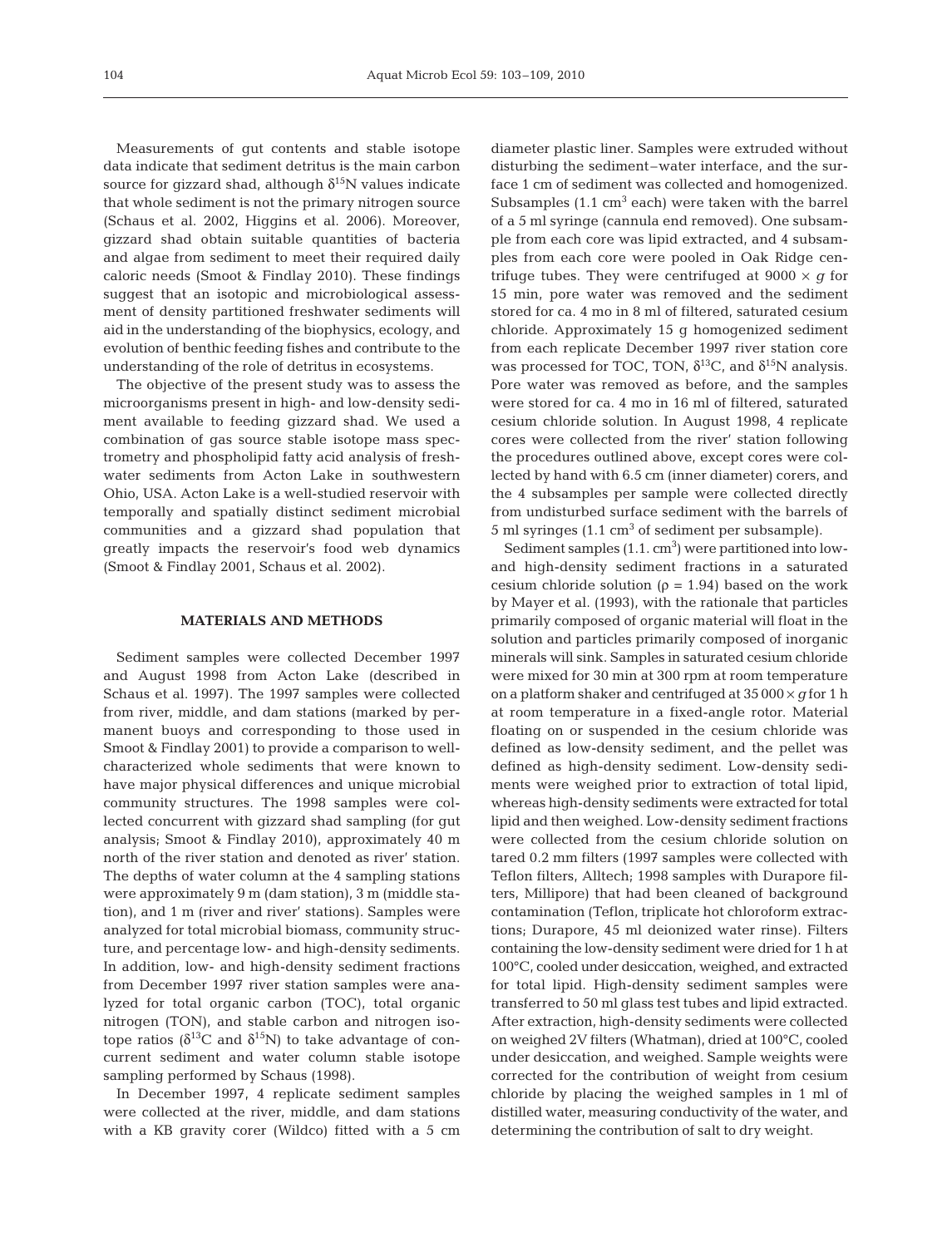Sediment samples for TOC, TON, and stable isotope analyses were separated into high- and low-density sediments as above. Cesium chloride was washed from these samples with deionized water, and the samples were dried at 70 to 80°C. Low-density sediments and 400 mg subsamples of high-density sediments were ground, treated with 2 ml 2 N HCl, dried at 70 to 80°C, and ground again. This procedure was repeated until gas production stopped. Residual acid was neutralized with 1 ml 0.4 M dibasic phosphate buffer, and samples were dried and ground. Duplicate samples from each replicate were analyzed with a continuous flow isotope ratio mass spectrometer (medium resolution) combined with an automated sample combustion/gas separation unit using a Tracermass/Roboprep-CN stable isotope ratio mass spectrometer (Europa Scientific). Analysis from one replicate produced a negative weight percent for one of the duplicates and was removed from statistical analyses.

Total lipid was extracted from sediment, and microbial biomass and community structure were determined following the procedures outlined in Findlay (2004). Total microbial biomass in sediment was determined by measuring phospholipid phosphate (PLP). Duplicate subsamples of total lipid were oxidized with potassium persulfate at 100°C overnight in sealed ampules to release orthophosphate from phospholipid. Orthophosphate was reacted with ammonium molybdate and malachite green, and the phosphomolybdatemalachite green complex was detected spectrophotometrically (610 nm). Phospholipids were isolated with silica gel solid phase extraction (SPE), and their fatty acids (PLFA) were converted to fatty acid methyl esters (FAMEs) with mild alkaline methanolysis. FAMEs were purified using silica gel SPE. FAMEs were identified using gas chromatography-mass spectral analysis and quantified using gas chromatography with a flame ionization detector (Findlay 2004).

ANOVA and Tukey-Kramer post hoc pair-wise comparisons ( $\alpha$  = 0.05) were done using MiniTab 12 software. The efficacy of determining microbial biomass on density-fractionated sediments was determined by comparing total microbial biomass from whole sediment to microbial biomass calculated from a weighed sum of the microbial biomass present in the low- and high-density sediment. The weighed sum was determined using the weight proportions of low- and highdensity sediment. Proportional data were natural log transformed before ANOVA to achieve homoscedasticity of data (Myers 1979). Principal component analysis (PCA) of natural log transformed PLFA weight percent values [ $\ln (wt % + 1)$ ] was done using MiniTab 12. Estimates of bacterial and microeukaryotic portions of total microbial biomass were made using the molar concentrations (nmol  $g^{-1}$  sediment dry wt) of individual PLFAs quantified per sample. The quantity of phospholipid from microeukaryotes was determined from the molar concentration of polyenoic PLFA assuming an average fatty acid molecular weight of 298, that 50% (mol/mol) eukaryotic membrane fatty acids are polyenoic (Findlay & Dobbs 1993) and that the ratio of fatty acids to phosphate per phospholipid molecule is 2:1. Phospholipid from bacteria was determined by difference. PLP was converted to cellular carbon assuming 100 mmol PLP  $q^{-1}$  carbon for bacteria and 50 mmol PLP  $q^{-1}$  carbon for microeukaryotes (Dobbs & Findlay 1993). The cellular carbon estimates for bacteria and microeukaryotes were used to determine the total microbial carbon contribution to sediment TOC, and the microbial nitrogen portion of TON was determined by converting cellular carbon to cellular nitrogen, assuming C:N ratios of 4:1 and 7:1 for bacteria and microeukaryotes, respectively (Whitman et al. 1998, Redfield 1958).

# **RESULTS AND DISCUSSION**

Surface sediments consisted predominantly of highdensity sediments at all sampling stations; the lowdensity fraction never exceeded 1.5 wt %. Although sediments from the dam station tended to have a greater portion of low-density material (mean = 0.98 wt %) compared to the other stations (means  $< 0.65$  wt %), there were no statistically significant differences in the proportion of low-density sediment between sampling dates or among sampling stations  $(F = 2.67, p = 0.095)$ . Microbial biomass of low-density sediment was nearly 10-fold higher, on a dry wt basis, than the microbial biomass of high-density sediment and whole sediment (Fig. 1). This trend was observed regardless of sampling station. Visually, low-density sediment composition varied by station, as dam station low-density sediments were amorphous and river and river' station low-density sediments contained recognizable terrestrial plant matter.

Estimates of total microbial biomass from whole sediment versus summed fractions were equal at the middle station and greater in whole sediment versus summed fractions of sediments at the river' station, whereas the opposite trend was observed for dam station sediments (Fig. 1). 2-way ANOVA with a test for interaction effect of these data revealed (1) significant differences in total biomass among stations, (2) that the 2 methods yielded similar estimates of total microbial biomass, and (3) an interaction effect between stations and how total microbial biomass was determined (Table 1). Analysis of cell means (Myers 1979) indicated that it is appropriate to consider both main effects (differences among stations or between methods) and the interaction effect. The cause of the interaction effect is unknown.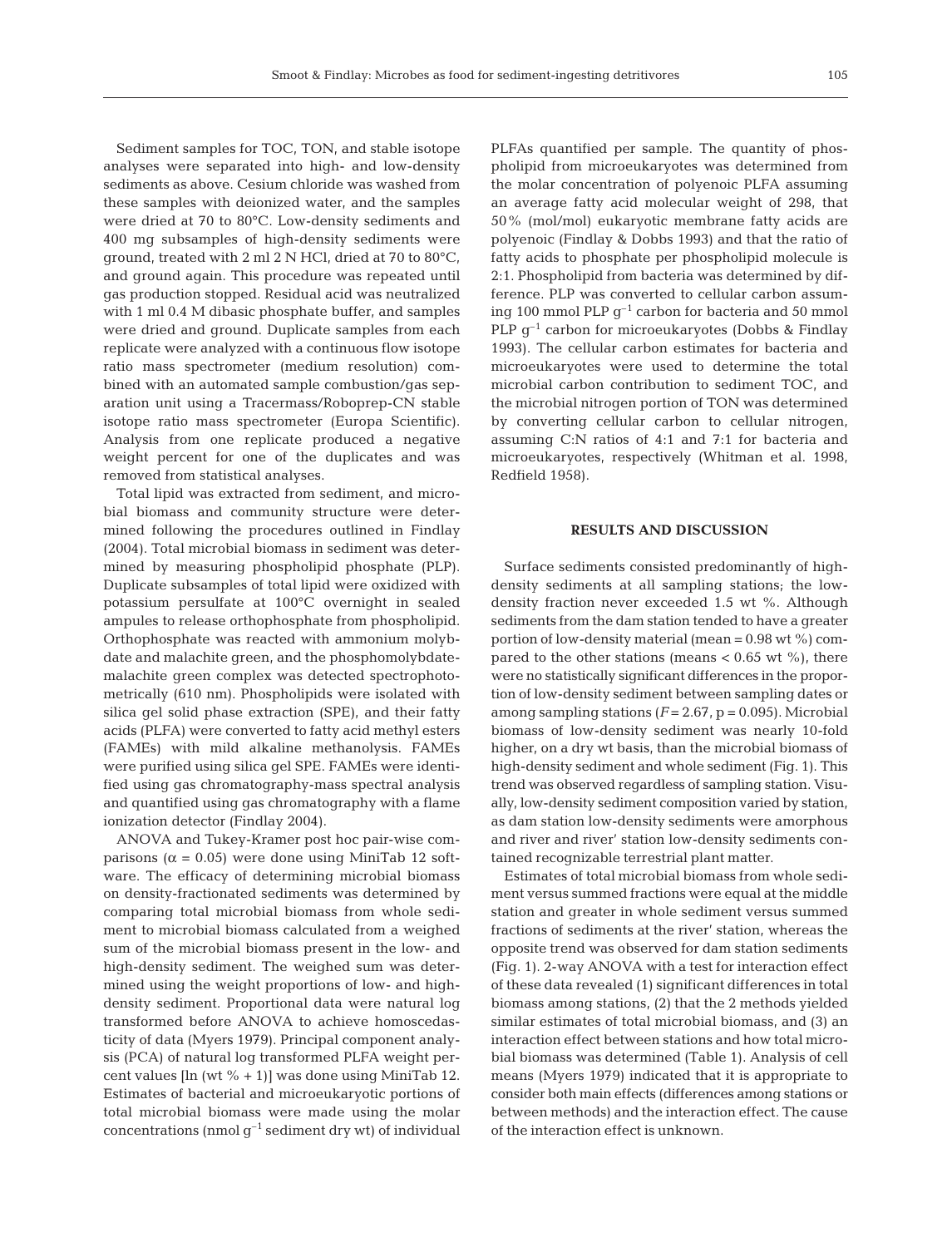Fig. 1. Microbial biomass of whole and density-partitioned sediment from Acton Lake, Ohio, USA. Samples were collected during December 1997 at the river, middle and dam stations and during August 1998 at the river' station (where river' denotes a station ca. 40 m north of the river station). White bars: low-density sediment; black bars: high-density sediment; gray bars: total microbial biomass determined by adding microbial biomass of low- and high-density sediment; patterned bars: whole sediment. Bars and error bars represent means  $+ 1$  SD;  $n = 4$  except river' station whole sedimentwhere  $n = 3$ ; ND = not determined; PLP = phospholipid phosphate

Station

ND River' River Middle Dam

Table 1. Analysis of variance (ANOVA) comparing combined low- and high-density sediment microbial biomass with whole sediment microbial biomass from Acton Lake, Ohio, USA

| Source                                           | df                | SS                               | MS                             | F                      | p                            |
|--------------------------------------------------|-------------------|----------------------------------|--------------------------------|------------------------|------------------------------|
| <b>Station</b><br>Method<br>Interaction<br>Error | 2<br>1<br>2<br>18 | 59191<br>1605<br>25691<br>22.422 | 29596<br>1605<br>12846<br>1246 | 23.76<br>1.29<br>10.31 | < 0.0005<br>0.2710<br>0.0010 |
| Total                                            | 23                | 108.909                          |                                |                        |                              |

PCA of PLFA profiles revealed that sediment microbial community structure varied with sediment density (Fig. 2A). All low-density sediment factor scores were negative for factor 1, and all high-density and whole sediment factor scores were positive for factor 1. Box and whisker plots with 95% CI bands that did not overlap indicated that low-density sediment factor scores were significantly different from high-density and whole-sediment factor scores, whereas high-density and whole-sediment factor scores did not differ (Fig. 2B). Bacterial fatty acids (branched fatty acids, cyclopropyl fatty acids, and odd number carbon length fatty acids) were disproportionately more abundant in high-density and whole sediment samples. Specifically, these fatty acids were indicative of aerobic bac-



Fig. 2. Analysis of microbial community structure associated with sediment fractions. (A) Scatter plot of PCA factor 1 scores by factor 2 scores of PLFA profiles from low-density, highdensity, and total sediment collected in Acton Lake. Symbols indicate individual replicates and are coded by location  $(\Delta)$ : river';  $\nabla$ : river; O: middle;  $\Box$ : dam) and sediment fraction (open: low-density; black: high-density; gray: whole sediment). Influential fatty acids (factor loading >  $|0.5|$ ) listed near the axes termini are disproportionately abundant in samples plotting near those termini. Replicates are as described in Fig. 1, except that the river station whole sediment samples were lost during PLFA analysis. (B) Box and whisker (with whiskers representing 95% confidence intervals) plot of factor 1 scores for all treatments. Samples are coded by location (R': river'; R: river; M: middle; D: dam) and sediment fraction (L: low-density; H: high-density; T: whole sediment)

teria (18:1ω7c and 18:1ω7t), anaerobic bacteria (cy17:0 and cy19:0), sulfate-reducing bacteria (10me16:0 and 17:1ω6), and Gram-positive bacteria (a15:0 and i15:0). Microeukaryotic and, in particular, algal fatty acid markers (18:3ω3, 20:5ω3, and 16:1ω13t) were disproportionately more abundant in low-density sediment samples. Further, factor 2 scores were influenced by fatty acid markers for aerobic Gram-negative bacteria (16:1ω9 and 18:1ω7t) and diatoms (16:4ω1) in middle and dam station samples, and fatty acid markers for bacteria (cy19:0 and 19:0) and fungus (18:1ω9, 18:2ω6,

Microbial biomass(nmol PLP g–1 dry weight)

Viicrobial biomass(nmol PLP g<sup>-1</sup> dry weight)

0

1000

2000

3000

4000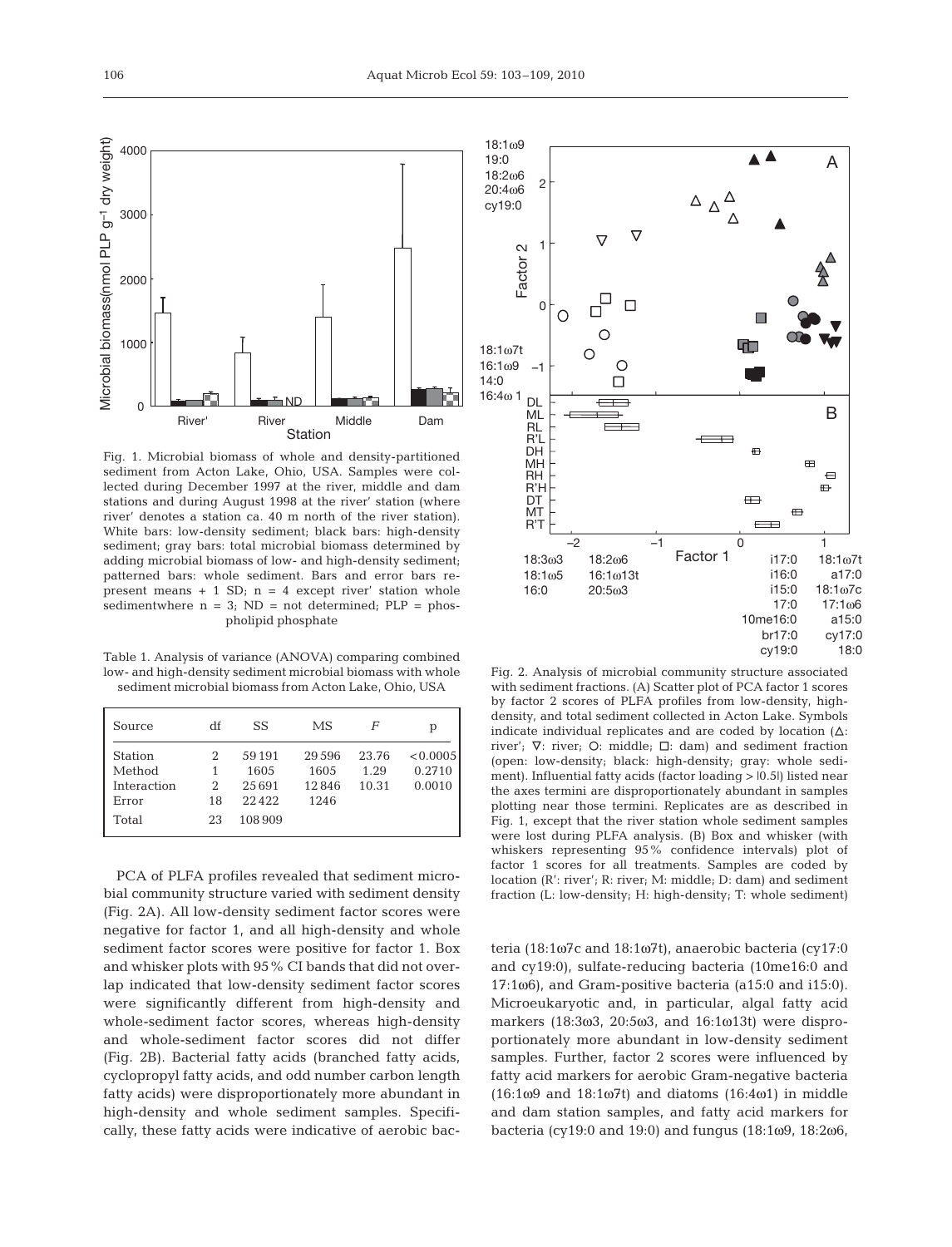and 20:4ω6) influenced river and river' stations factor 2 scores (Fig. 2A). Although there was an enrichment of microeukaryotes in low-density sediment, bacteria constituted the majority  $(77.0 \pm 3.8$ [SD]%) of the microbial biomass in the low-density sediment regardless of sampling date or station.

The weight percent of TOC in December 1997 river station low-density sediments was 12-fold greater than in high-density sediments ( $p < 0.0005$ ; Table 2). Lowdensity sediment had a  $\delta^{13}$ C of -26.64‰ while highdensity sediment has a  $\delta^{13}$ C of -23.08% indicating that the organic matter in the low-density fraction was enriched in  ${}^{12}C$  compared to high-density sediment organic matter ( $p < 0.0005$ ). Although the concentration of microbial biomass was greater in low-density sediments compared to high-density sediments (Fig. 1), the microbial biomass contribution to TOC was less in the low-density fraction compared to the highdensity fraction (Table 2) due to the contributions of particulate plant detritus to the low-density sediments that are not present in the high-density sediments. The C:N atomic ratio of 20.7:1 in low-density sediments is also consistent with terrestrial plant detritus comprising a substantial portion of the organic carbon of the low-density sediments (Komada & Reimers 2001), although this ratio also indicates the presence of significant microbial biomass. Low-density sediment was enriched for TON and  $^{15}N$  compared to high-density sediment (Table 2), which indicates microbial colonization and reworking of amino acids (Keil & Fogel 2001). In addition, microbial carbon to total carbon ratios for high-density sediments were approximately 2× that of low-density sediments, whereas total microbial nitrogen contributions to total nitrogen were comparable supporting the PLFA-based findings that heterotrophic bacteria dominated the microbial biomass

Table 2. High- and low- density sediment from the river station in Acton Lake, Ohio, USA. For total organic carbon (TOC) and total organic nitrogen (TON), results are means ( $\pm$ SD) weight % per dry wt of sample, n = 4; for  $\delta^{13}C$  and  $\delta^{13}N$ , results are means ( $\pm$ SD) ‰, n = 4 except  $\delta^{15}N$  from the highdensity fraction where  $n = 3$ ; for  $C_{\text{MICROBIAL}}$  (portion of total carbon attributed to microbial biomass) and NMICROBIAL (portion of organic nitrogen attributed to microbial biomass) results are mean %( $\pm$ SD), n = 2

| Assay                            | High           | Sediment fraction<br>Low | F     | р        |
|----------------------------------|----------------|--------------------------|-------|----------|
| <b>TOC</b>                       | 0.78(0.15)     | 9.52(1.56)               | 110.8 | < 0.0005 |
| <b>TON</b>                       | 0.10(0.02)     | 0.46(0.10)               | 121.0 | < 0.0005 |
| $\delta^{13}C$                   | $-23.08(0.46)$ | $-26.64(0.18)$           | 210.0 | < 0.0005 |
| $\delta^{15}$ N                  | 5.63(0.95)     | 8.52(1.11)               | 13.8  | 0.0140   |
| $\mathcal{C}_{\text{MICROBIAL}}$ | 8.86 (0.75)    | 4.80 (1.22)              | 24.1  | 0.0080   |
| $N_{\text{MICROBIAL}}$           | 22.73 (3.61)   | 21.82 (5.64)             | 0.1   | 0.7900   |

of high-density sediment and that a combination of algal and bacterial biomass and terrestrial plant detritus influenced the C:N atomic ratio in the low-density sediments.

Cesium chloride fractionation and quantitative analysis of Acton Lake sediment fractions provided a biomimic approximation of density-dependent selective feeding and revealed the significance of the evolution of crossflow filtration in deposit-feeding fishes. For instance, using these sediments and the measured selective ingestion by gizzard shad as an example (a 7-fold increase in ingestion of low-density particles) (Smoot & Findlay 2010), an organism selectively feeding on low-density particles, as opposed to feeding indiscriminately on whole sediment, gains a food resource that is nearly 10-fold higher in microbial biomass and is comprised of an approximately equal mixture of microeukaryotes and bacteria. This food resource would also be enriched 12-fold in TOC and 4.6-fold in TON compared to high-density particles. However, the living biomass is likely diluted with refractory organic carbon (as opposed to mineral matter which dilutes the digestively available organic matter associated with high density particles), as there is a nearly 2-fold decrease in the ratio of total microbial carbon to TOC. A similar dilution does not occur for organic nitrogen, as the contribution of living biomass to TON is equal in the 2 fractions. Ultimately, the capacity to enrich ingesta in low-density particles relative to bulk sediment by crossflow filtration results in significant increases in the food quality of ingested material for deposit-feeding fishes. The similarity in food resources among gizzard shad and freshwater mussels suggest that crossflow filtration gives deposit feeders access to food similar in quality to that used by many filter feeders (Christian et al. 2004, Smoot & Findlay 2010). These findings also support previous stable isotope studies that showed significant utilization of bacterial carbon by aquatic insects in first-order streams (Hall & Meyer 1998), and the classic 'peanut butter and nutritionally unsuitable crackers' analogy widely used to describe the processing of leaf litter by shredder aquatic insects in streams (Cummins 1974), although in this case the microbial food resource is mainly fungi. However, in marine systems microbial biomass and particularly bacterial biomass has been viewed as insufficient to support the metabolic needs of deposit feeders (Lopez & Levinton 1987), although bacteria have been recognized as important sources of organic nitrogen (Mayer et al. 1993). It remains to be determined if these differences arise from fundamental differences between freshwater and marine systems or are an artifact of different experimental approaches.

Gizzard shad in Acton Lake when feeding near the river' station increase their intake of low-density parti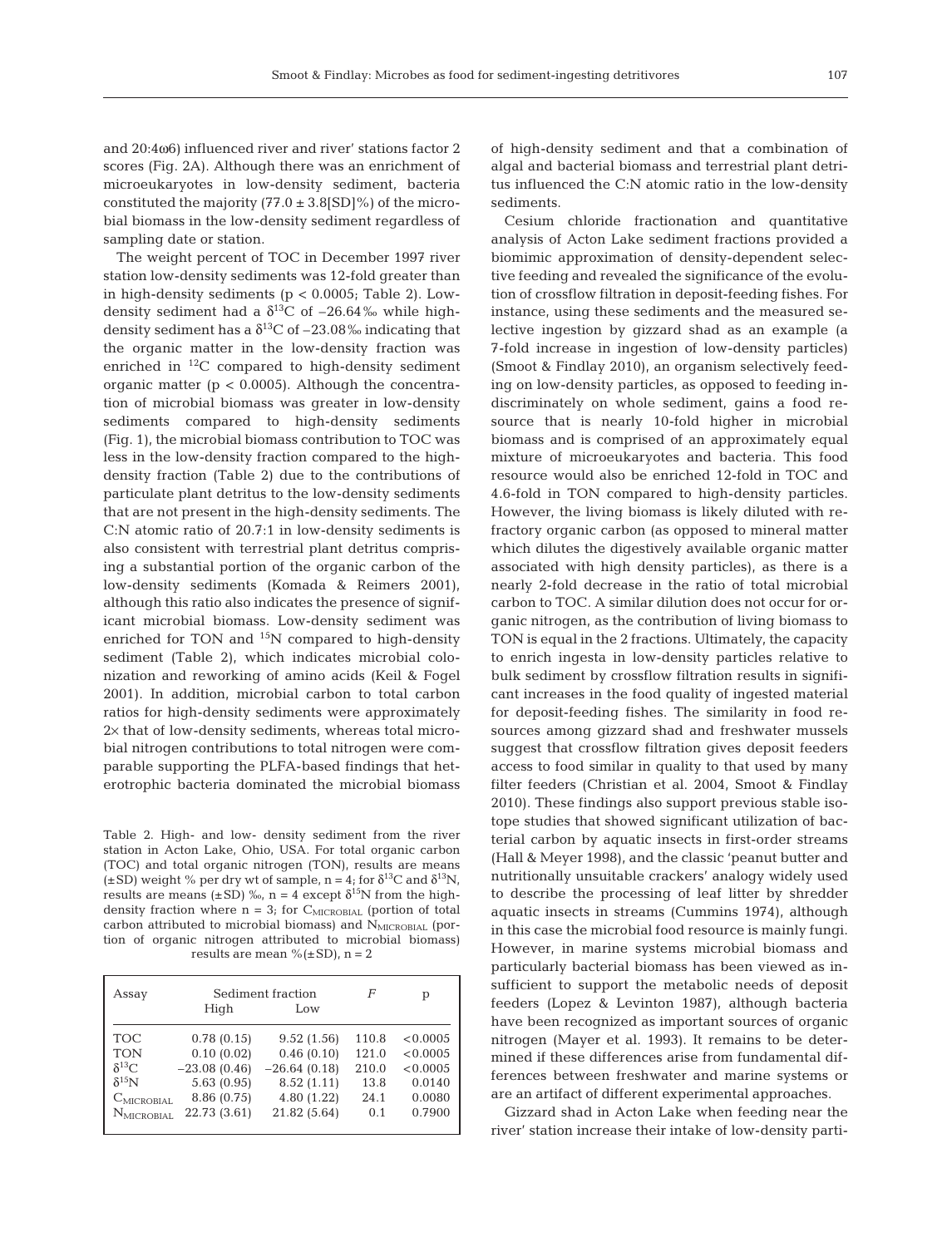cles 7-fold compared to whole sediment, yet lowdensity particles comprise only 5% of their ingesta (Smoot & Findlay 2010). Lipid analysis of the gut fluids indicate that gizzard shad digest both phytoplankton and bacteria in approximately equal proportions and that these microorganisms are their main food source (Smoot & Findlay 2010). Stable isotope studies indicate that during October 1997, 80% of adult shad carbon was derived from sediment detritus and the remainder from zooplankton (Schaus et al. 2002); these calculations were made with a 2-component mixing model and stable isotope values from bulk sediment. Our December 1997  $\delta^{13}$ C and  $\delta^{15}$ N values for low-density sediment are comparable to the values for October 1997 zooplankton (–26.6‰, 8.5‰ vs. –26.7‰, 8.4‰), suggesting an alternative source of gizzard shad carbon and nitrogen, that is gizzard shad assimilate approximately 50% of their carbon from low-density sediment and approximately 50% from high-density sediment. Stable nitrogen isotope ratios in gizzard shad tissue average 14.0‰ and are 8 to 10‰ greater than whole sediment  $\delta^{15}N$  values, indicating an intervening trophic level between fish and sediments (Schaus 1998, Adams & Sterner 2000, Schaus et al. 2002). The low-density sediment  $\delta^{15}N$  was approximately halfway between whole sediment and gizzard shad tissue values, suggesting that the microbial biomass of low-density sediment contributed to the observed isotope fractionation and was an intervening trophic level between the fish and whole sediment. These data are in agreement with conventional gut analyses presented by Schaus et al. (2002), which indicate that zooplankton rarely contribute more than a few percent to gizzard shad carbon.

None of the analyses conducted in the present study allow discrimination among the potential sources of sediment organic carbon. The range of  $\delta^{13}C$  values for mid-latitude C3 terrestrial plants is typically given as  $-26$  to  $-30\%$  (McCallister et al. 2004) and suggests that carbon in Acton Lake low-density sediments originates as allochthonous detritus. Indeed, the isotope data support the qualitative observations of plant debris in the low-density fraction of the river and river' station sediments (Bender 1971). However, these values are also consistent with the low-density material being comprised of phytodetritus, as zooplankton from Acton Lake averaged  $\delta^{13}$ C values of approximately 26.70‰ during the fall of 1997 (Schaus et al 2002). Carbon fractionation by heterotrophs is generally considered to be small (see, however, Barnes et al. 2007), and the similarity between lowdensity sediment and zooplankton  $\delta^{13}$ C values suggests the ultimate source of carbon is microalgal biomass, present either as benthic algae or as recently settled phytodetritus (France 1995). The source of carbon in the high-density fraction remains to be elucidated as it is outside the range typically given for C3 terrestrial plant matter (Bender 1971), dissolved organic matter originating in terrestrial soils, and Acton Lake seston reported by Schaus (1998). Application of fractionation and chemical analysis techniques being pioneered in marine systems (Dickens et al. 2006, Coppola et al. 2007) may help resolve questions as to the origin of organic carbon utilized by microorganisms within the various density fractions of freshwater sediments and further our understanding of microorganisms as a food resource for detritivors.

*Acknowledgements.* We thank L. Schick and L. Mayer, Darling Marine Center, University of Maine, for their technical assistance with density separation procedures. We thank the Department of Zoology, Miami University, for sampling gear and especially M. Schaus for technical assistance throughout this study. The Department of Microbiology, Miami University, supported this study. Two anonymous reviewers and the contributing editor provided helpful suggestions to previous versions of this manuscript.

### LITERATURE CITED

- Adams TS, Sterner RW (2000) The effect of dietary nitrogen content on trophic level 15N enrichment. Limnol Oceanogr 45:601–607
- ► Barnes C, Sweeting CJ, Jennings S, Barry JT, Polunin NVC (2007) Effect of temperature and ration size on carbon and nitrogen stable isotope trophic fractionation. Funct Ecol 21:356–362
- Subseted MM (1971) Variations in the <sup>13</sup>C/<sup>12</sup>C ratios of plants in relation to the pathway of photosynthesic carbon dioxide formation. Phytochemistry 10:1239–1244
- ▶ Callan WT, Sanderson SL (2003) Feeding mechanisms in carp: crossflow filtration, palatal protrusions and flow reversals. J Exp Biol 206:883–892
- ▶ Christian AD, Smith BN, Berg DJ, Smoot JC, Findlay RH (2004) Trophic position and potential food sources of two species of unionid bivalves (Mollusca: Unionidae) in two small Ohio streams. J N Am Benthol Soc 23:101–113
- ► Coppola L, Gustafsson O, Andersson P, Eglinton TI, Uchida M, Dickens AF (2007) The importance of ultrafine particles as a control on the distribution of organic carbon in Washington Margin and Cascadia Basin sediments. Chem Geol 243:142–156
- ► Cummins KW (1974) Structure and function of stream ecosystems. BioScience 24:631–641
- ► Dickens AF, Baldock JA, Smernik RJ, Wakeham SG, Arnarson TS, Gelinas Y, Hedges JI (2006) Solid-state <sup>13</sup>C NMR analysis of size and density fractions of marine sediments: insight into organic carbon sources and preservation mechanisms. Geochim Cosmochim Acta 70:666–686
	- Dobbs FC, Findlay RH (1993) Analysis of microbial lipids to determine biomass and detect the response of sedimentary microorganism to disturbance. In: Kemp PF, Sherr BF, Sherr EB, Cole JJ (eds) Handbook of methods in aquatic microbial ecology. Lewis Publishers, Boca Raton, FL
	- Findlay RH (2004) Determination of microbial community structure using phospholipid fatty acid profiles. In: Kowalchuk GA, De Bruijn FJ, Head IM, Akkermans ADL, Van Elsas JD (eds) Molecular microbial ecology manual,